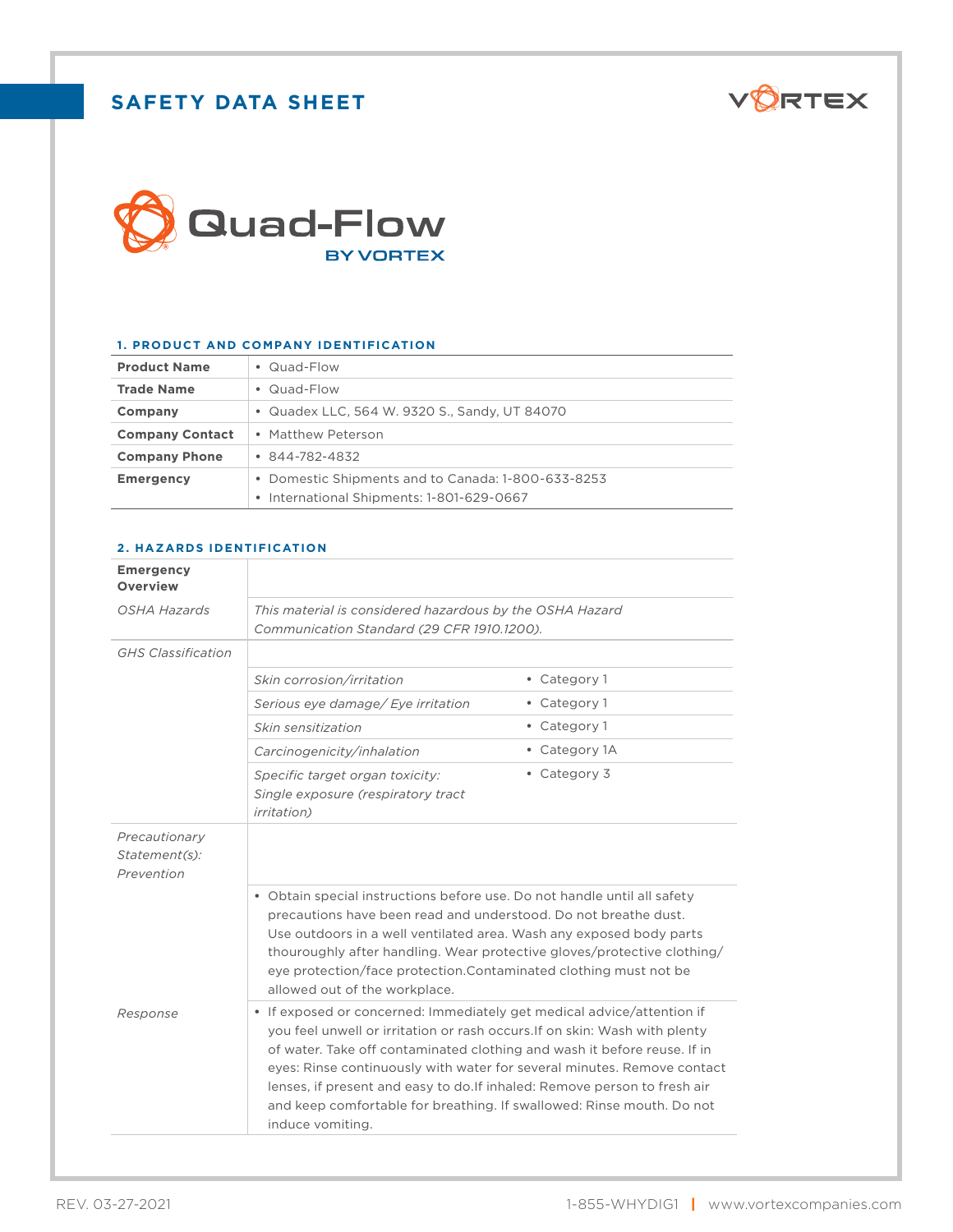

### **2. HAZARDS IDENTIFICATION (CONTINUED)**

| Precautionary<br>Statement(s):<br>Storage |                                                                                                                                                                                                                                                                                                                                                                                          |
|-------------------------------------------|------------------------------------------------------------------------------------------------------------------------------------------------------------------------------------------------------------------------------------------------------------------------------------------------------------------------------------------------------------------------------------------|
|                                           | • Restrict or control access to stockpile areas (store locked up).<br>Engulfment hazard: To prevent burial or suffocation, do not enter a<br>confined space, such as a silo, bulk truck or other storage container or<br>vessel that stores or contains cement without an effective procedure<br>for assuring safety. Store in a well ventilated area. Keep container<br>tightly closed. |
| Disposal                                  | • Dispose of contents/container in accordance with local/regional/<br>national/international regulations.                                                                                                                                                                                                                                                                                |
| <b>HNOC</b>                               | • None known.                                                                                                                                                                                                                                                                                                                                                                            |
| Supplemental<br>Information               | • Dispose of contents/container in accordance with local/regional/<br>national/international regulations.                                                                                                                                                                                                                                                                                |
| Additional<br>Information                 | • Overexposure to portland cement can cause serious, potentially<br>irreversible skin or eye damage in the form of chemical (caustic) burns,<br>including third degree burns. The same serious injury can occur if wet<br>or moist skin has prolonged contact exposure to dry portland cement.                                                                                           |
| Hazard<br>statement(s)                    | • Causes skin irritation. Causes serious eye damage. May cause<br>respiratory irritation. May cause cancer.                                                                                                                                                                                                                                                                              |
| Signal Word                               | • Danger                                                                                                                                                                                                                                                                                                                                                                                 |
| Pictogram                                 |                                                                                                                                                                                                                                                                                                                                                                                          |

#### **3. COMPOSITION/INFORMATION ON INGREDIENTS**

| <b>Chemical Name</b>   | Cas#               | Weight Concentration % |
|------------------------|--------------------|------------------------|
| <b>Portland Cement</b> | 65997-15-1         | $-40-100$              |
| Admixtures             |                    | $-1-15$                |
| Monocrystalline Quartz | $\cdot$ 14808-60-7 | $-40-70$               |
| Polypropylene          | 9003-07            | $\cdot$ 0-5            |

# **4. FIRST AID MEASURE**

| Eye Contact         | • Immediately flush eyes with plenty of water for at least 15<br>minutes. Remove contact lenses, if present and easy to do so.<br>Seek medical attention immediately.                                                                                      |
|---------------------|------------------------------------------------------------------------------------------------------------------------------------------------------------------------------------------------------------------------------------------------------------|
| <i>Skin Contact</i> | • Wash skin with cool water and pH-neutral soap or mild<br>detergent. Seek medical treatment in all cases of prolonged<br>exposure to wet cement, cement mixtures, liquids from fresh<br>cement products, or prolonged wet skin exposure to dry<br>cement. |
| Inhalation          | • If inhaled, remove to fresh air. If not breathing, give artificial<br>respiratation. If breathing is difficult, give oxygen. Get medical<br>attention.                                                                                                   |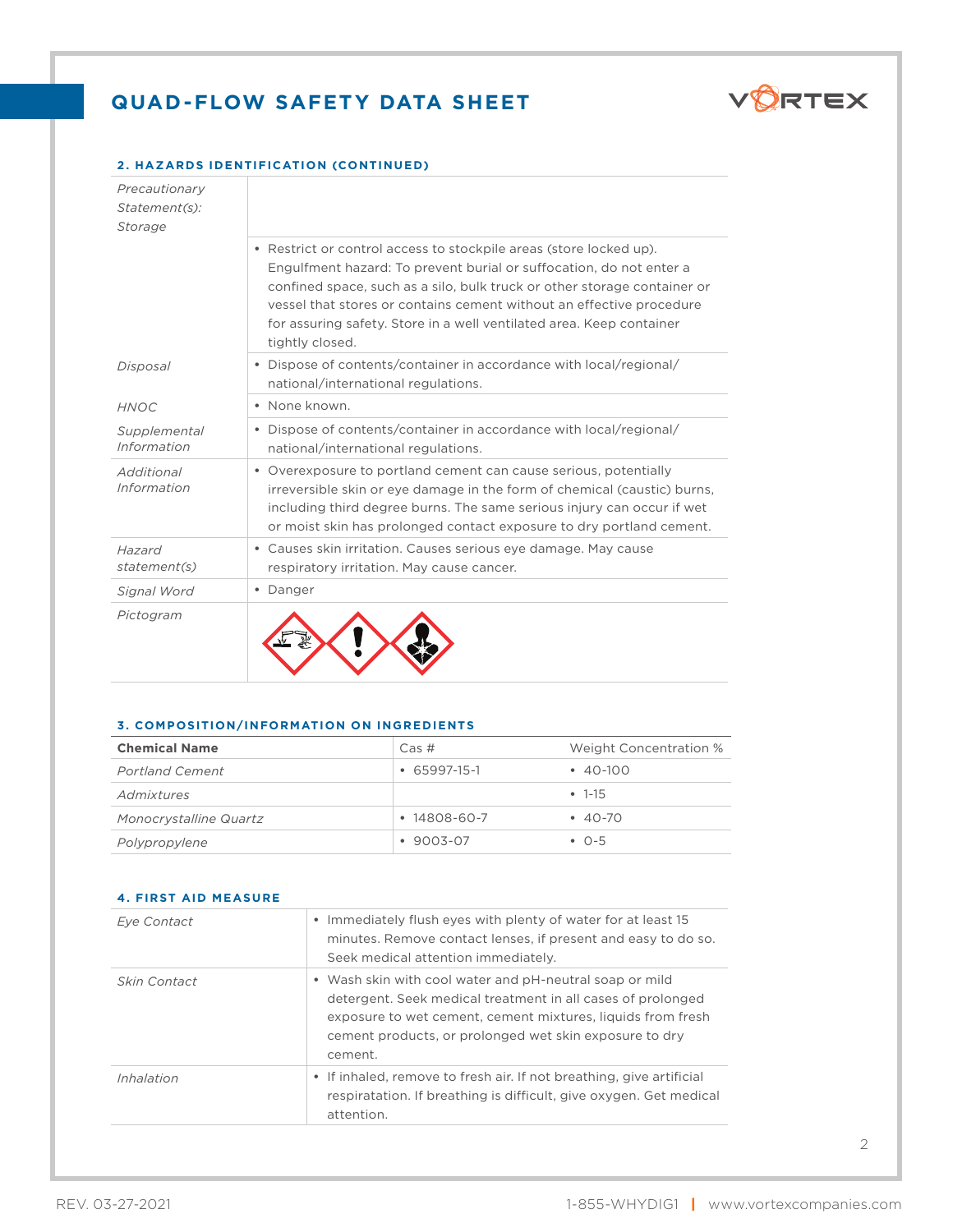

# **4. FIRST AID MEASURE (CONTINUED)**

| Ingestion                 | • Do not induce vomiting unless directed to do so by medical<br>personnel. Never give anything by mouth to an unconscious<br>person. If large quantities of this material are swallowed, call a<br>physician immediately. Loosen tight clothing such as a collar,<br>tie, belt or waistband. |
|---------------------------|----------------------------------------------------------------------------------------------------------------------------------------------------------------------------------------------------------------------------------------------------------------------------------------------|
| <b>Notes to Physician</b> | • Symptoms may be delayed.                                                                                                                                                                                                                                                                   |

| Flash point                                      | • The product is not flammable. No unusual fire or explosion<br>hazards noted.                                                                                                                                                                                                                                                                                    |
|--------------------------------------------------|-------------------------------------------------------------------------------------------------------------------------------------------------------------------------------------------------------------------------------------------------------------------------------------------------------------------------------------------------------------------|
| Suitable extinguishing media                     | • Dry chemical, C02, or water spray, Alcohol foam                                                                                                                                                                                                                                                                                                                 |
| Firefighting (equipment<br><i>instructions</i> ) | • Use water spray to cool fire-exposed surfaces, protect<br>personnel, and extinguish the fire. For large fires use all<br>purpose-type by manufacturer's recommended techniques.<br>Use carbon dioxide or dry chemical media for small fires.<br>Use approved self-contained breathing apparatus and other<br>protective equipment and/or if conditions warrant. |

# **5. FIRE FIGHTING MEASURES**

#### **6. ACCIDENTAL RELEASE MEASURES**

| Personal precautions      | • Wear adequate protective clothing and equipment.                                                                                                                                                |
|---------------------------|---------------------------------------------------------------------------------------------------------------------------------------------------------------------------------------------------|
| Environmental precautions | • Do not flush into surface water or sanitary sewer system.                                                                                                                                       |
| Methods for containment   | • Prevent entry into waterways, sewer, basements or confined<br>areas.                                                                                                                            |
| Methods for cleaning up   | • Collect dry material using a scoop. Avoid actions that cause<br>dust to become airborne. Avoid inhalations of dust and<br>contact with skin. Wear appropriate personal protective<br>equipment. |

| <b>7. HANDLING AND STORAGE</b> |                                                                                                        |
|--------------------------------|--------------------------------------------------------------------------------------------------------|
| Handling                       | • Do not get this material in contact with eyes. Avoid contact<br>with skin. Do not empty into drains. |
| Storage                        | • Use care in handling/storage. Keep container tightly closed,<br>and keep dry.                        |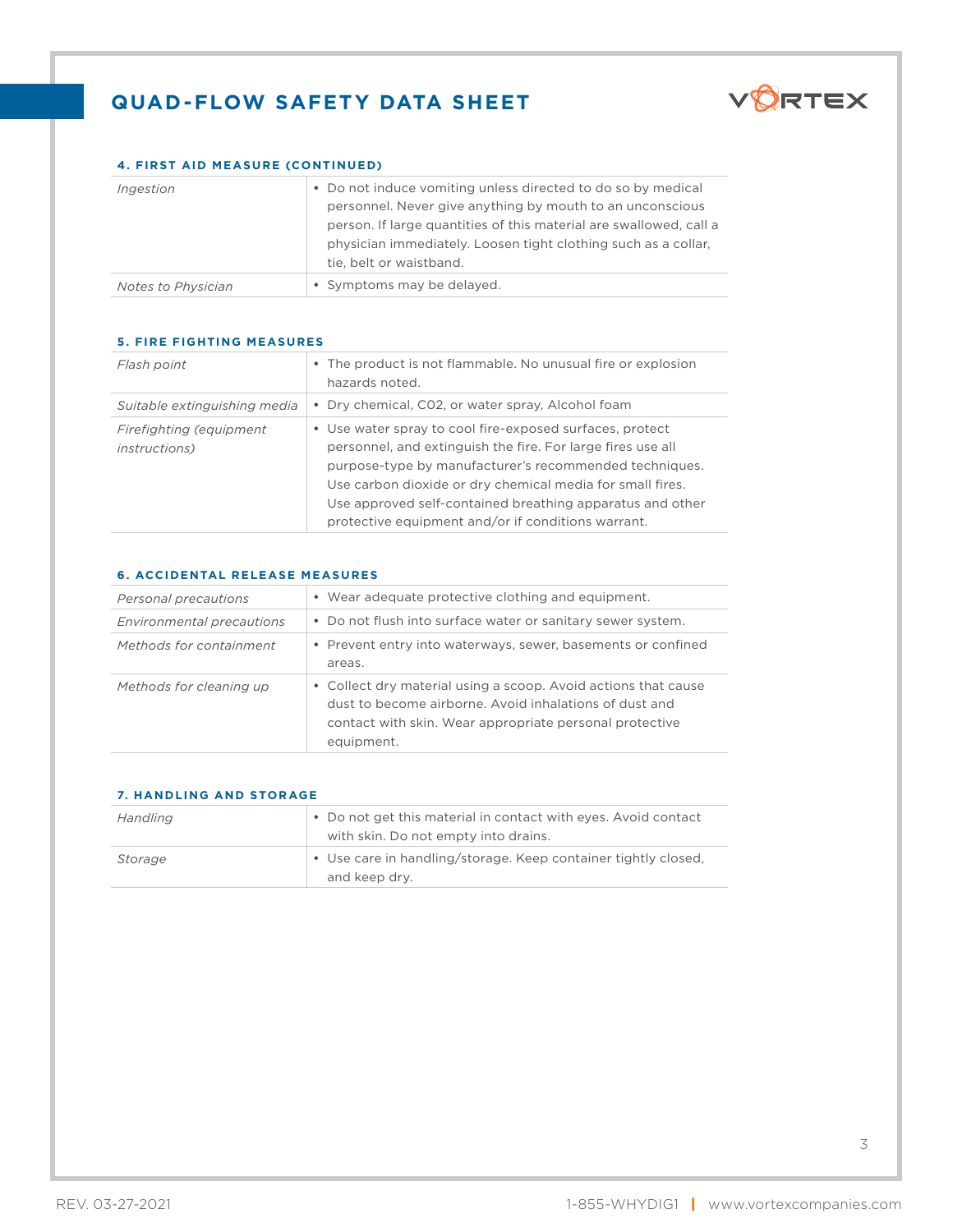

### **8. EXPOSURE CONTROLS/PERSONAL PROTECTION**

| <b>Skin Protection</b>        | • Prevention is essential to avoiding potentially severe skin<br>injury. Avoid contact with unhardened Quad-Flow. If contact<br>occurs, promptly wash affected area with soap and water.<br>Where prolonged exposure to unhardened Quad-Flow<br>products might occur, wear impervious clothing and gloves to<br>eliminate skin contact. Wear sturdy boots that are impervious<br>to water to eliminate foot and ankle exposure. Do not rely<br>on barrier carriers: barrier creams should not be used in<br>place of gloves. Periodically wash areas that have come in<br>contact with dry Quad-Flow, wet cement or concrete fluids<br>with a pH neutral soap. Wash again at the end of work. If<br>irritation occurs, immediately wash the affected area and seek<br>treatment. If clothing becomes saturated with wet concrete, it<br>should be removed and replaced with clean dry clothing. |
|-------------------------------|-------------------------------------------------------------------------------------------------------------------------------------------------------------------------------------------------------------------------------------------------------------------------------------------------------------------------------------------------------------------------------------------------------------------------------------------------------------------------------------------------------------------------------------------------------------------------------------------------------------------------------------------------------------------------------------------------------------------------------------------------------------------------------------------------------------------------------------------------------------------------------------------------|
| <b>Respiratory Protection</b> | • Avoid actions that cause dust to become airborne. Use local<br>or general exhaust ventilation to control exposures below<br>applicable exposure limits. Use NIOSH/MSHA approved<br>(under 30 CFR 11) or NIOSH approved (under 42 CFR 84)<br>respirators in poorly ventilated areas, if an applicable<br>Exposure limit is exceeded, or when dust causes discomfort<br>or irritation. (Advisory: Respirators and filters purchased after<br>June 10, 1998 must be Certified under 42 CFR 84.)                                                                                                                                                                                                                                                                                                                                                                                                  |
| Ventilation                   | • Use local exhaust or general dilution ventilation to exposure<br>with applicable limits.                                                                                                                                                                                                                                                                                                                                                                                                                                                                                                                                                                                                                                                                                                                                                                                                      |
| <b>Eye Protection</b>         | • Where potentially subject to splashes or puffs of cement,<br>wear safety glasses with side shields or goggles. In extremely<br>dusty environments and unpredictable environments, wear<br>unvented or indirectly vented goggles to avoid eye irritation<br>or injury. Contact lenses should not be worn when working<br>with Quad-Flow or fresh cement products.                                                                                                                                                                                                                                                                                                                                                                                                                                                                                                                              |

#### **9. PHYSICAL & CHEMICAL PROPERTIES**

| Appearance                                       | • Grey and odorless |
|--------------------------------------------------|---------------------|
| Odor                                             | • Odorless          |
| Color                                            | • Grey              |
| Odor Threshold                                   | • Not available.    |
| рH                                               | • Not available.    |
| Vapor Pressure                                   | • Not available.    |
| <i>Vapor Density</i>                             | • Not available.    |
| <b>Boiling Point</b>                             | • Not available.    |
| <b>Melting Point/Freezing Point</b>              | • Not available.    |
| Solubility (water)                               | •75%                |
| <b>Specific Gravity</b>                          | • 2.9               |
| <b>Relative Density</b>                          | • Not available.    |
| Flash Point                                      | • Not available.    |
| Flammability limits in air<br>upper, % by volume | • Not available.    |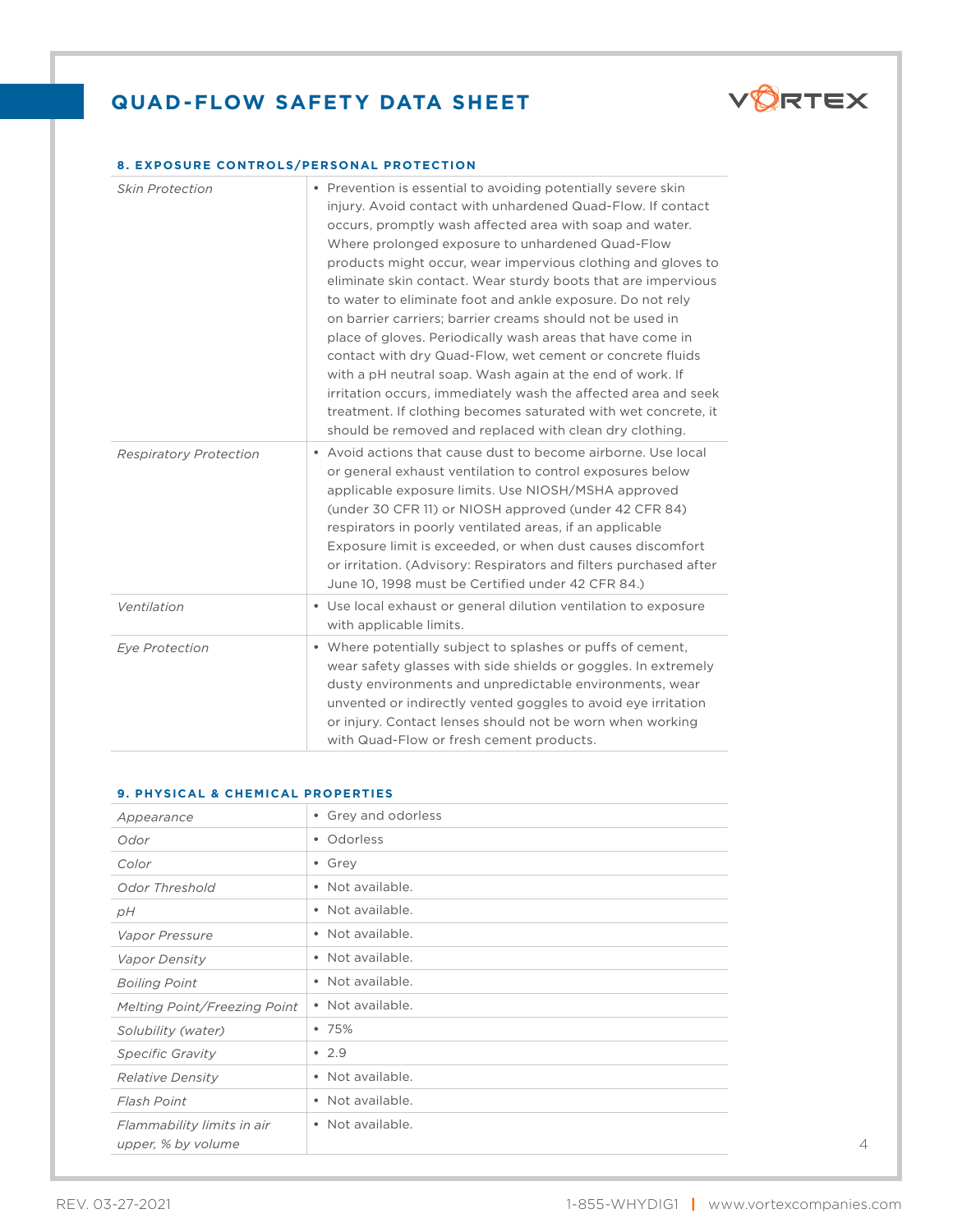

## **9. PHYSICAL & CHEMICAL PROPERTIES (CONTINUED)**

| Flammability limits in air | • Not available. |
|----------------------------|------------------|
| lower. % by volume         |                  |
| Auto-ignition temperature  | • Not available. |

## **10. CHEMICAL STABILITY & REACTIVITY INFORMATION**

| Chemical stability                         | • Stable under normal conditions.                                            |  |
|--------------------------------------------|------------------------------------------------------------------------------|--|
| Conditions to avoid                        | • Although no hazardous reactions will occur, product should<br>be kept dry. |  |
| Incompatible materials                     | • Not available.                                                             |  |
| <b>Hazardous Decomposition</b><br>Products | • None                                                                       |  |

### **11. TOXICOLOGICAL INFORMATION**

\*Please refer to Section 2 for available information on potential health effects.

#### **12. ECOLOGICAL INFORMATION**

| Ecotoxicity                      | • No recognized unusual toxicity to plants or animals.                                               |
|----------------------------------|------------------------------------------------------------------------------------------------------|
| Environmental effects            | • An environmental hazard cannot be excluded in the event of<br>unprofessional handling or disposal. |
| <i>Aquatic toxicity</i>          | • No data available for this product.                                                                |
| Persistence and<br>Degradability | • Not available.                                                                                     |

#### **13. DISPOSAL CONSIDERATIONS**

| <i>Disposal Instructions</i>             | • Dispose in sanitary land fill in accordance with federal, state,<br>and local regulations. |
|------------------------------------------|----------------------------------------------------------------------------------------------|
| Waste from residues /<br>unused products | • Not applicable.                                                                            |

#### **14. TRANSPORT INFORMATION**

| DOT | $\cdot$ Not regulated as dangerous goods. |
|-----|-------------------------------------------|
|     |                                           |

|  | <b>15. REGULATORY INFORMATION</b> |  |
|--|-----------------------------------|--|
|  |                                   |  |

| US federal regulations                                                                                                             | • This product is a "Hazardous Chemical" as defined by the<br>OSHA Hazard Communication Standard 29 CFR 1910.1200.<br>CERCLA/SARA Hazardous Substances - Not applicable. |
|------------------------------------------------------------------------------------------------------------------------------------|--------------------------------------------------------------------------------------------------------------------------------------------------------------------------|
| <b>Drug Enforcement</b><br>Administration (DEA). List 2.<br><b>Essential Chemicals (21 CFR)</b><br>1310.02(b) and<br>1310.04(f)(2) | • Not regulated.                                                                                                                                                         |